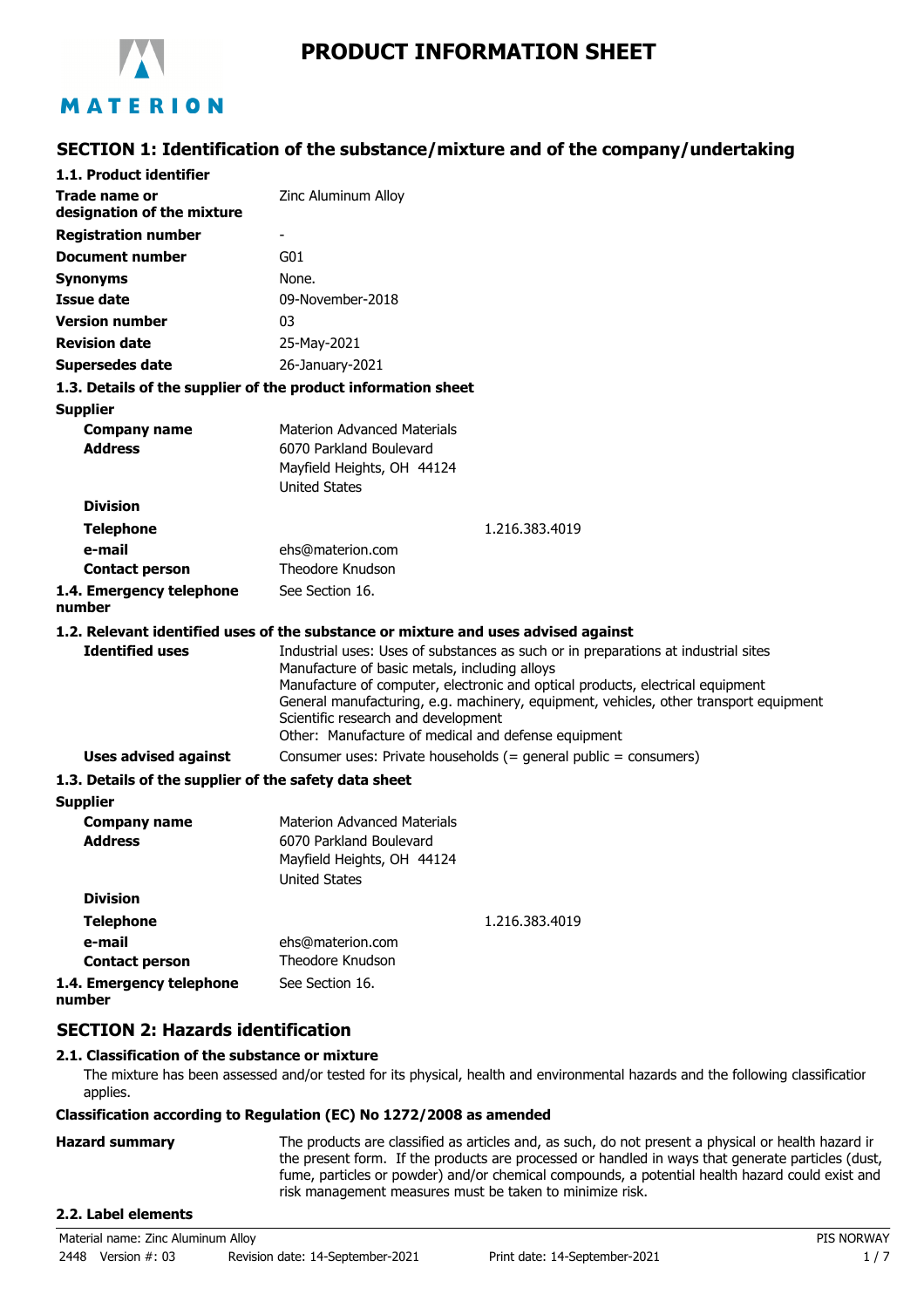|                                   | Label according to Regulation (EC) No. 1272/2008 as amended                                                                                                                                                                                                           |
|-----------------------------------|-----------------------------------------------------------------------------------------------------------------------------------------------------------------------------------------------------------------------------------------------------------------------|
| <b>Contains:</b>                  | Aluminium                                                                                                                                                                                                                                                             |
| <b>Hazard pictograms</b>          | None.                                                                                                                                                                                                                                                                 |
| Signal word                       | None.                                                                                                                                                                                                                                                                 |
| <b>Hazard statements</b>          | The material as sold in solid form is generally not considered hazardous. However, if the process<br>involves grinding, melting, cutting or any other process that causes a release of dust or fumes,<br>hazardous levels of airborne particulate could be generated. |
| <b>Precautionary statements</b>   |                                                                                                                                                                                                                                                                       |
| <b>Prevention</b>                 | Observe good industrial hygiene practices.                                                                                                                                                                                                                            |
| <b>Response</b>                   | Wash hands after handling.                                                                                                                                                                                                                                            |
| <b>Storage</b>                    | Store away from incompatible materials.                                                                                                                                                                                                                               |
| <b>Disposal</b>                   | Dispose of waste and residues in accordance with local authority requirements.                                                                                                                                                                                        |
| Supplemental label<br>information | For further information, please contact the Product Stewardship Department at $+1.216.383.4019$ .                                                                                                                                                                     |
| 2.3. Other hazards                | Not a PBT or vPvB substance or mixture.                                                                                                                                                                                                                               |

# **SECTION 3: Composition/information on ingredients**

**3.2. Mixtures**

**General information**

**General information**

| <b>Chemical name</b> |                                            | $\frac{0}{0}$ | No.                    | CAS-No. / EC REACH Registration No. Index No. |                      | <b>Notes</b> |
|----------------------|--------------------------------------------|---------------|------------------------|-----------------------------------------------|----------------------|--------------|
| <b>Zinc</b>          |                                            | $95 - 100$    | 7440-66-6<br>231-175-3 | $\overline{\phantom{a}}$                      | $030 - 001 - 01 - 9$ |              |
|                      | <b>Classification: Water-React. 3;H261</b> |               |                        |                                               |                      |              |
| Aluminium            |                                            | $0 - 5$       | 7429-90-5<br>231-072-3 | 01-2119529243-45-0056 013-002-00-1            |                      |              |
|                      | <b>Classification: -</b>                   |               |                        |                                               |                      |              |

# **SECTION 4: First aid measures**

Ensure that medical personnel are aware of the material(s) involved, and take precautions to protect themselves.

# **4.1. Description of first aid measures**

| <b>Inhalation</b>                                                                        | Move to fresh air. Call a physician if symptoms develop or persist.                                                                                                              |
|------------------------------------------------------------------------------------------|----------------------------------------------------------------------------------------------------------------------------------------------------------------------------------|
| <b>Skin contact</b>                                                                      | Wash off immediately with plenty of water. Get medical attention if irritation develops and persists.                                                                            |
| Eye contact                                                                              | Immediately flush eyes with plenty of water for at least 15 minutes, lifting lower and upper eyelids<br>occasionally. Get medical attention if irritation develops and persists. |
| <b>Ingestion</b>                                                                         | Drink plenty of water.                                                                                                                                                           |
| 4.2. Most important<br>symptoms and effects, both<br>acute and delayed                   | Not applicable.                                                                                                                                                                  |
| 4.3. Indication of any<br>immediate medical attention<br>and special treatment<br>needed | This product is not expected to produce adverse effects under normal conditions of use and<br>appropriate personal hygiene.                                                      |

# **SECTION 5: Firefighting measures**

| <b>General fire hazards</b>                                                                | No unusual fire or explosion hazards noted. |  |
|--------------------------------------------------------------------------------------------|---------------------------------------------|--|
| 5.1. Extinguishing media                                                                   |                                             |  |
| Suitable extinguishing<br>media                                                            | Powder. Dry sand.                           |  |
| Unsuitable extinguishing<br>media                                                          | Water. Carbon dioxide (CO2).                |  |
| 5.2. Special hazards arising<br>from the substance or<br>mixture                           | This product is not flammable.              |  |
| 5.3. Advice for firefighters<br><b>Special protective</b><br>equipment for<br>firefighters | Not available.                              |  |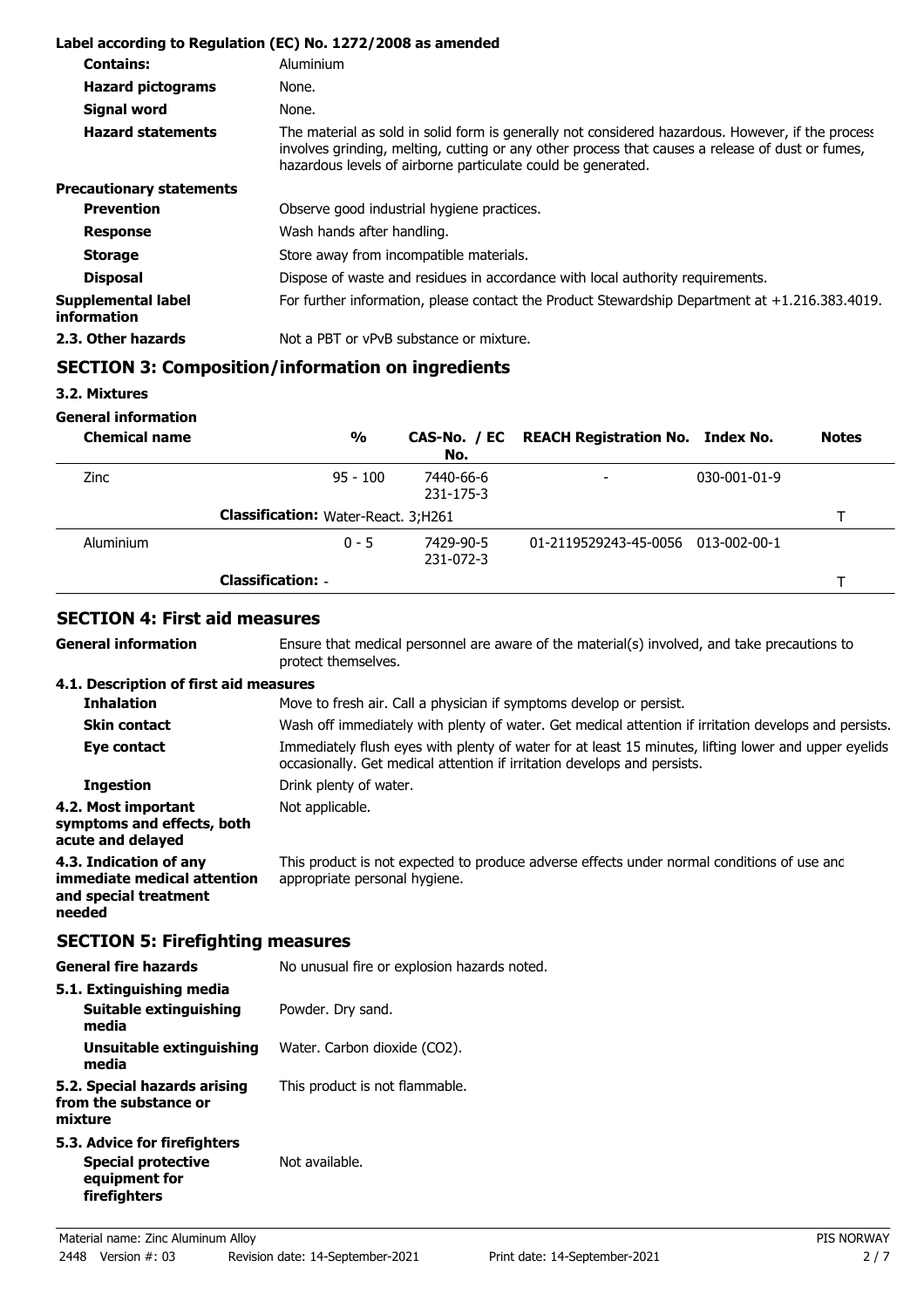| <b>Special firefighting</b><br>procedures | Move containers from fire area if you can do so without risk.                              |
|-------------------------------------------|--------------------------------------------------------------------------------------------|
| <b>Specific methods</b>                   | Use standard firefighting procedures and consider the hazards of other involved materials. |

# **SECTION 6: Accidental release measures**

|                                                              | 6.1. Personal precautions, protective equipment and emergency procedures                                              |
|--------------------------------------------------------------|-----------------------------------------------------------------------------------------------------------------------|
| For non-emergency<br>personnel                               | In solid form this material poses no special clean-up problems. For personal protection, see section<br>8 of the PIS. |
| For emergency<br>responders                                  | Keep unnecessary personnel away. Use personal protection recommended in Section 8 of the PIS.                         |
| 6.2. Environmental<br>precautions                            | Avoid release to the environment.                                                                                     |
| 6.3. Methods and material for<br>containment and cleaning up | Clean up in accordance with all applicable regulations. Pick up and arrange disposal without<br>creating dust.        |
| 6.4. Reference to other<br>sections                          | Not available.                                                                                                        |
| APATTAN TULI ULI ULI LULI                                    |                                                                                                                       |

## **SECTION 7: Handling and storage**

| 7.1. Precautions for safe<br>handling                                   | Do not taste or swallow. Avoid prolonged exposure. When using, do not eat, drink or smoke.<br>Provide adequate ventilation. Wear appropriate personal protective equipment. Wash hands<br>thoroughly after handling. Avoid release to the environment. |
|-------------------------------------------------------------------------|--------------------------------------------------------------------------------------------------------------------------------------------------------------------------------------------------------------------------------------------------------|
| 7.2. Conditions for safe<br>storage, including any<br>incompatibilities | Store in a dry place.                                                                                                                                                                                                                                  |
| 7.3. Specific end use(s)                                                | Not available.                                                                                                                                                                                                                                         |

# **SECTION 8: Exposure controls/personal protection**

# **8.1. Control parameters**

## **Occupational exposure limits**

# **Norway. Administrative Norms for Contaminants in the Workplace**

| <b>Components</b>                                    | <b>Type</b>                                                                                                                                                                                                                                                                                                                                                                                            | <b>Value</b> | <b>Form</b>        |  |
|------------------------------------------------------|--------------------------------------------------------------------------------------------------------------------------------------------------------------------------------------------------------------------------------------------------------------------------------------------------------------------------------------------------------------------------------------------------------|--------------|--------------------|--|
| Aluminium (CAS 7429-90-5)                            | <b>TLV</b>                                                                                                                                                                                                                                                                                                                                                                                             | $5$ mg/m $3$ | Welding fume.      |  |
|                                                      |                                                                                                                                                                                                                                                                                                                                                                                                        | 5 mg/m $3$   | Pyrophoric powder. |  |
| <b>Biological limit values</b>                       | No biological exposure limits noted for the ingredient(s).                                                                                                                                                                                                                                                                                                                                             |              |                    |  |
| <b>Recommended monitoring</b><br>procedures          | Follow standard monitoring procedures.                                                                                                                                                                                                                                                                                                                                                                 |              |                    |  |
| Derived no effect levels<br>(DNELs)                  | Not available.                                                                                                                                                                                                                                                                                                                                                                                         |              |                    |  |
| <b>Predicted no effect</b><br>concentrations (PNECs) | Not available.                                                                                                                                                                                                                                                                                                                                                                                         |              |                    |  |
| 8.2. Exposure controls                               |                                                                                                                                                                                                                                                                                                                                                                                                        |              |                    |  |
| <b>Appropriate engineering</b><br>controls           | Good general ventilation (typically 10 air changes per hour) should be used. Ventilation rates should<br>be matched to conditions. If applicable, use process enclosures, local exhaust ventilation, or other<br>engineering controls to maintain airborne levels below recommended exposure limits. If exposure<br>limits have not been established, maintain airborne levels to an acceptable level. |              |                    |  |
|                                                      | Individual protection measures, such as personal protective equipment                                                                                                                                                                                                                                                                                                                                  |              |                    |  |
| <b>General information</b>                           | Use personal protective equipment as required.                                                                                                                                                                                                                                                                                                                                                         |              |                    |  |
| Eye/face protection                                  | If contact is likely, safety glasses with side shields are recommended.                                                                                                                                                                                                                                                                                                                                |              |                    |  |
| <b>Skin protection</b>                               |                                                                                                                                                                                                                                                                                                                                                                                                        |              |                    |  |
| - Hand protection                                    | Wear protective gloves.                                                                                                                                                                                                                                                                                                                                                                                |              |                    |  |
| - Other                                              | Wear suitable protective equipment.                                                                                                                                                                                                                                                                                                                                                                    |              |                    |  |
| <b>Respiratory protection</b>                        | In case of insufficient ventilation, wear suitable respiratory equipment.                                                                                                                                                                                                                                                                                                                              |              |                    |  |
| <b>Thermal hazards</b>                               | None known.                                                                                                                                                                                                                                                                                                                                                                                            |              |                    |  |
| <b>Hygiene measures</b>                              | Always observe good personal hygiene measures, such as washing after handling the material and<br>before eating, drinking, and/or smoking. Routinely wash work clothing and protective equipment to<br>remove contaminants.                                                                                                                                                                            |              |                    |  |
| <b>Environmental exposure</b><br>controls            | Inform appropriate managerial or supervisory personnel of all environmental releases.                                                                                                                                                                                                                                                                                                                  |              |                    |  |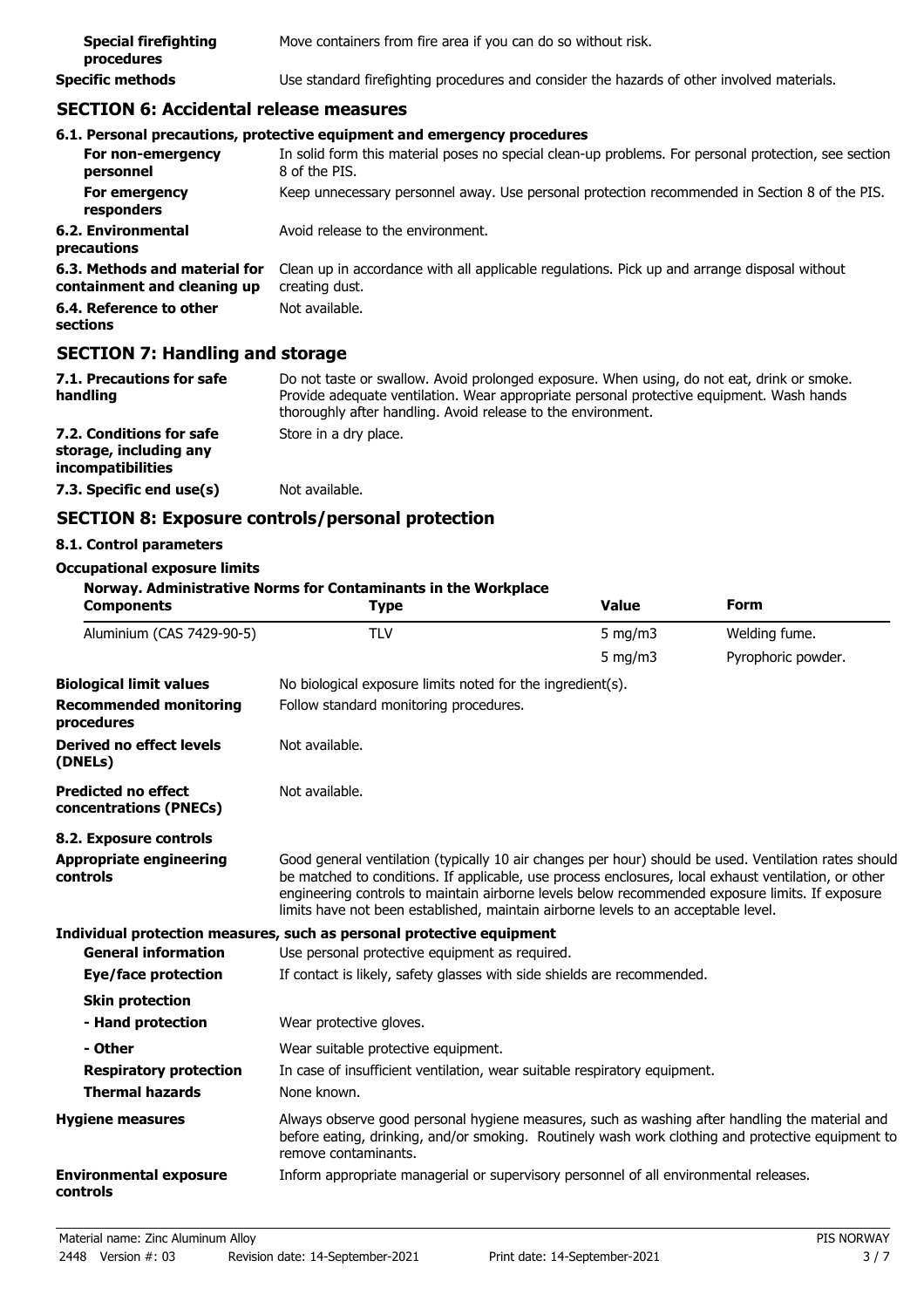# **SECTION 9: Physical and chemical properties**

# **9.1. Information on basic physical and chemical properties Appearance**

| Appearance                                           |                               |
|------------------------------------------------------|-------------------------------|
| <b>Physical state</b>                                | Solid.                        |
| Form                                                 | Solid.                        |
| Colour                                               | Grey.                         |
| Odour                                                | None.                         |
| <b>Odour threshold</b>                               | Not applicable.               |
| рH                                                   | Not applicable.               |
| <b>Melting point/freezing point</b>                  | 381 - 420 °C (717,8 - 788 °F) |
| <b>Initial boiling point and</b><br>boiling range    | 907 °C (1664,6 °F) estimated  |
| <b>Flash point</b>                                   | Not applicable.               |
| <b>Evaporation rate</b>                              | Not applicable.               |
| <b>Flammability (solid, gas)</b>                     | Not applicable.               |
| <b>Upper/lower flammability or explosive limits</b>  |                               |
| <b>Flammability limit - lower</b><br>(%)             | Not applicable.               |
| <b>Flammability limit - lower</b><br>(%) temperature | Not applicable.               |
| <b>Flammability limit -</b><br>upper $(% )$          | Not applicable.               |
| <b>Flammability limit -</b><br>upper (%) temperature | Not applicable.               |
| <b>Explosive limit - lower (</b><br>%)               | Not applicable.               |
| <b>Explosive limit - lower (</b><br>%) temperature   | Not applicable.               |
| <b>Explosive limit - upper</b><br>(%)                | Not applicable.               |
| <b>Explosive limit - upper (</b><br>%) temperature   | Not applicable.               |
| <b>Vapour pressure</b>                               | 124,46 hPa Not applicable.    |
| <b>Vapour density</b>                                | Not applicable.               |
| <b>Relative density</b>                              | Not applicable.               |
| Solubility(ies)                                      |                               |
| <b>Solubility (water)</b>                            | Insoluble.                    |
| <b>Partition coefficient</b><br>(n-octanol/water)    | Not applicable.               |
| <b>Auto-ignition temperature</b>                     | Not applicable.               |
| <b>Decomposition temperature</b>                     | Not applicable.               |
| <b>Viscosity</b>                                     | Not applicable.               |
| <b>Explosive properties</b>                          | Not explosive.                |
| <b>Oxidising properties</b>                          | Not oxidising.                |
| 9.2. Other information                               |                               |
| <b>Density</b>                                       | 6,60 - 7,20 g/cm3             |
| Miscible (water)                                     | Insoluble.                    |
| <b>Specific gravity</b>                              | 6,92 Not applicable.          |
| <b>SECTION 10: Stability and reactivity</b>          |                               |
|                                                      |                               |

| The product is stable and non-reactive under normal conditions of use, storage and transport. |
|-----------------------------------------------------------------------------------------------|
| Material is stable under normal conditions.                                                   |
| No dangerous reaction known under conditions of normal use.                                   |
| Contact with incompatible materials.                                                          |
|                                                                                               |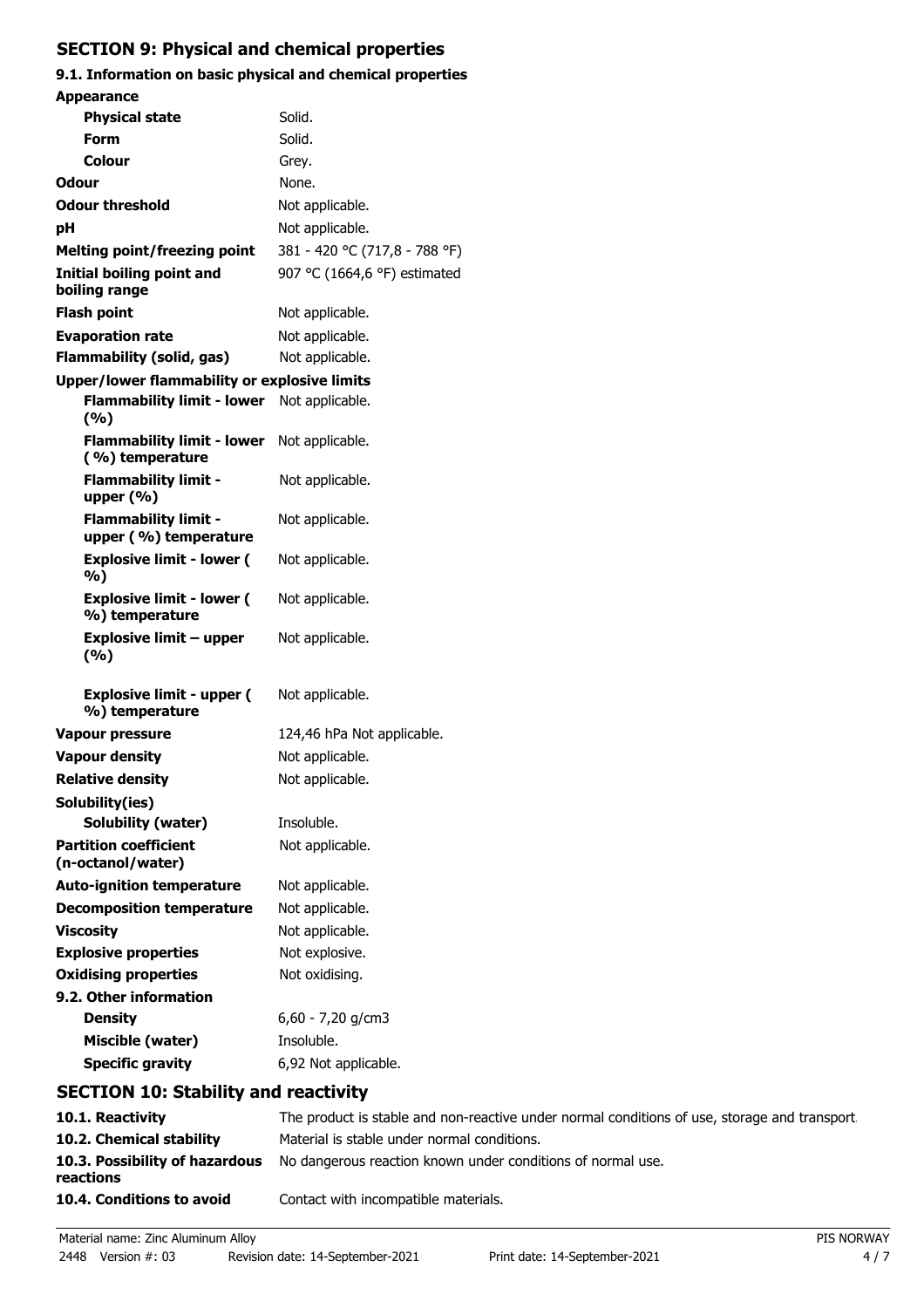| 10.5. Incompatible materials | Strong oxidising agents.                       |
|------------------------------|------------------------------------------------|
| 10.6. Hazardous              | No hazardous decomposition products are known. |
| decomposition products       |                                                |

# **SECTION 11: Toxicological information**

| <b>General information</b>                                   | Occupational exposure to the substance or mixture may cause adverse effects.                                        |  |  |
|--------------------------------------------------------------|---------------------------------------------------------------------------------------------------------------------|--|--|
| <b>Information on likely routes of exposure</b>              |                                                                                                                     |  |  |
| <b>Inhalation</b>                                            | Not likely, due to the form of the product.                                                                         |  |  |
| <b>Skin contact</b>                                          | Not relevant, due to the form of the product.                                                                       |  |  |
| Eye contact                                                  | Not relevant, due to the form of the product.                                                                       |  |  |
| <b>Ingestion</b>                                             | Not relevant, due to the form of the product.                                                                       |  |  |
| <b>Symptoms</b>                                              | None known.                                                                                                         |  |  |
| 11.1. Information on toxicological effects                   |                                                                                                                     |  |  |
| <b>Acute toxicity</b>                                        | None known.                                                                                                         |  |  |
| <b>Skin corrosion/irritation</b>                             | Not relevant, due to the form of the product.                                                                       |  |  |
| Serious eye damage/eye<br>irritation                         | Not likely, due to the form of the product.                                                                         |  |  |
| <b>Respiratory sensitisation</b>                             | Not a respiratory sensitizer.                                                                                       |  |  |
| <b>Skin sensitisation</b>                                    | This product is not expected to cause skin sensitisation.                                                           |  |  |
| <b>Germ cell mutagenicity</b>                                | No data available to indicate product or any components present at greater than 0.1% are<br>mutagenic or genotoxic. |  |  |
| Carcinogenicity                                              | Not classifiable as to carcinogenicity to humans.                                                                   |  |  |
| <b>Reproductive toxicity</b>                                 | This product is not expected to cause reproductive or developmental effects.                                        |  |  |
| <b>Specific target organ toxicity</b><br>- single exposure   | Not classified.                                                                                                     |  |  |
| <b>Specific target organ toxicity</b><br>- repeated exposure | Not classified.                                                                                                     |  |  |
| <b>Aspiration hazard</b>                                     | Not an aspiration hazard.                                                                                           |  |  |
| Mixture versus substance<br>information                      | No information available.                                                                                           |  |  |
| <b>Other information</b>                                     | Not available.                                                                                                      |  |  |

# **SECTION 12: Ecological information**

| <b>Product</b>                                            |                    | <b>Species</b>                                                               | <b>Test Results</b>             |  |
|-----------------------------------------------------------|--------------------|------------------------------------------------------------------------------|---------------------------------|--|
| Zinc Aluminum Alloy                                       |                    |                                                                              |                                 |  |
| <b>Aquatic</b>                                            |                    |                                                                              |                                 |  |
| Acute                                                     |                    |                                                                              |                                 |  |
| Crustacea                                                 | EC50               | Daphnia                                                                      | 1,4 mg/l, 48 hours estimated    |  |
| <b>Fish</b>                                               | <b>LC50</b>        | <b>Fish</b>                                                                  | 0,2587 mg/l, 96 hours estimated |  |
| <b>Components</b>                                         |                    | <b>Species</b>                                                               | <b>Test Results</b>             |  |
| Zinc (CAS 7440-66-6)                                      |                    |                                                                              |                                 |  |
| <b>Aquatic</b>                                            |                    |                                                                              |                                 |  |
| Acute                                                     |                    |                                                                              |                                 |  |
| Fish                                                      | LC50               | Bony fish superclass (Osteichthyes)                                          | $0,52 - 3,59$ mg/l, 96 hours    |  |
|                                                           |                    | * Estimates for product may be based on additional component data not shown. |                                 |  |
| 12.2. Persistence and<br>degradability                    |                    |                                                                              |                                 |  |
| 12.3. Bioaccumulative<br>potential                        |                    | No data available.                                                           |                                 |  |
| <b>Partition coefficient</b><br>n-octanol/water (log Kow) | Not available.     |                                                                              |                                 |  |
| <b>Bioconcentration factor (BCF)</b>                      | Not available.     |                                                                              |                                 |  |
| 12.4. Mobility in soil                                    | No data available. |                                                                              |                                 |  |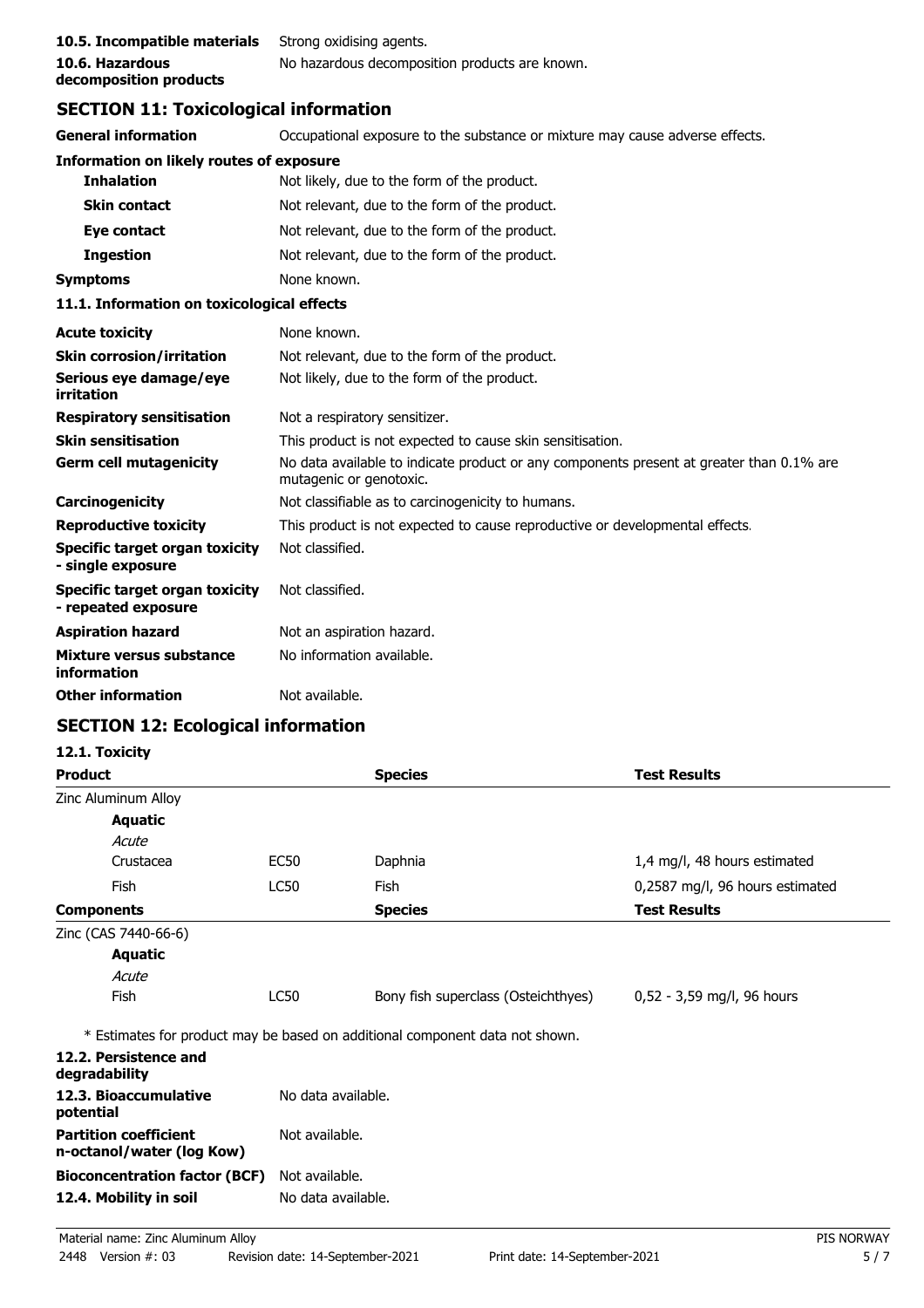# **SECTION 13: Disposal considerations**

## **13.1. Waste treatment methods**

| <b>Residual waste</b>                  | Dispose of in accordance with local regulations. Empty containers or liners may retain some product<br>residues. This material and its container must be disposed of in a safe manner (see: Disposal<br>instructions).                                                                                                                            |
|----------------------------------------|---------------------------------------------------------------------------------------------------------------------------------------------------------------------------------------------------------------------------------------------------------------------------------------------------------------------------------------------------|
| <b>Contaminated packaging</b>          | Since emptied containers may retain product residue, follow label warnings even after container is<br>emptied. Empty containers should be taken to an approved waste handling site for recycling or<br>disposal.                                                                                                                                  |
| <b>EU waste code</b>                   | The Waste code should be assigned in discussion between the user, the producer and the waste<br>disposal company.                                                                                                                                                                                                                                 |
| <b>Disposal</b><br>methods/information | Collect and reclaim or dispose in sealed containers at licensed waste disposal site. Do not allow this<br>material to drain into sewers/water supplies. Do not contaminate ponds, waterways or ditches with<br>chemical or used container. Dispose of contents/container in accordance with<br>local/regional/national/international regulations. |
| <b>Special precautions</b>             | Dispose in accordance with all applicable regulations.                                                                                                                                                                                                                                                                                            |

# **SECTION 14: Transport information**

# **ADR**

14.1. - 14.6.: Not regulated as dangerous goods.

# **RID**

14.1. - 14.6.: Not regulated as dangerous goods.

## **ADN**

14.1. - 14.6.: Not regulated as dangerous goods.

## **IATA**

14.1. - 14.6.: Not regulated as dangerous goods.

## **IMDG**

14.1. - 14.6.: Not regulated as dangerous goods.

# **SECTION 15: Regulatory information**

**15.1. Safety, health and environmental regulations/legislation specific for the substance or mixture**

#### **EU regulations**

**Regulation (EC) No. 1005/2009 on substances that deplete the ozone layer, Annex I and II, as amended** Not listed.

**Regulation (EU) 2019/1021 On persistent organic pollutants (recast), as amended**

## Not listed.

**Regulation (EU) No. 649/2012 concerning the export and import of dangerous chemicals, Annex I, Part 1 as amended**

Not listed.

**Regulation (EU) No. 649/2012 concerning the export and import of dangerous chemicals, Annex I, Part 2 as amended**

#### Not listed.

**Regulation (EU) No. 649/2012 concerning the export and import of dangerous chemicals, Annex I, Part 3 as amended**

Not listed.

**Regulation (EU) No. 649/2012 concerning the export and import of dangerous chemicals, Annex V as amended** Not listed.

# **Regulation (EC) No. 166/2006 Annex II Pollutant Release and Transfer Registry, as amended**

Aluminium (CAS 7429-90-5)

Zinc (CAS 7440-66-6)

## **Regulation (EC) No. 1907/2006, REACH Article 59(10) Candidate List as currently published by ECHA** Not listed.

# **Authorisations**

# **Regulation (EC) No. 1907/2006, REACH Annex XIV Substances subject to authorization, as amended** Not listed.

## **Restrictions on use**